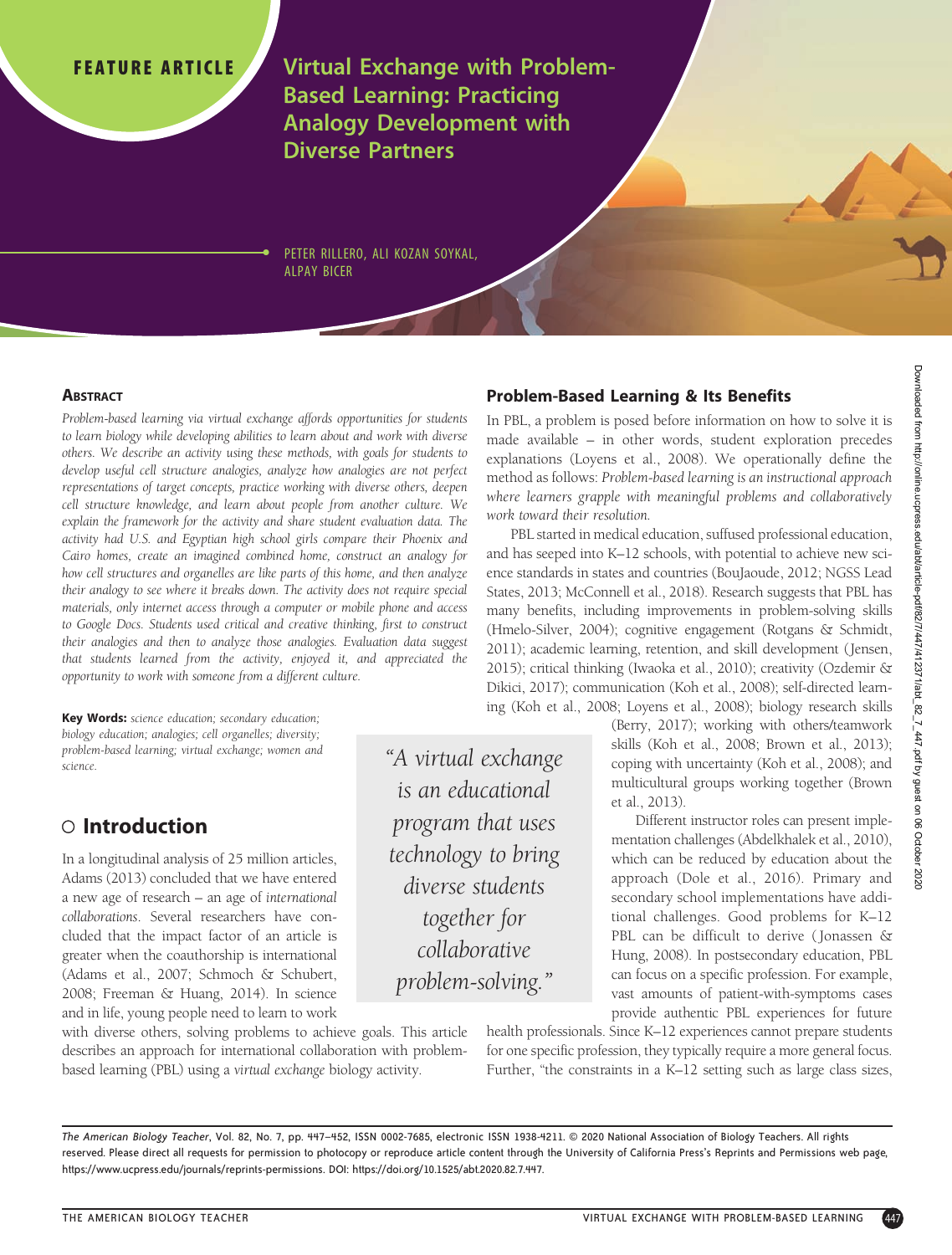short class periods, and full and fixed schedules by teachers and students make it especially difficult to use PBL in a K–12 classroom" (Liu, 2005, p. 160). There is a need to explore ways of making PBL more viable in classrooms.

## Virtual Exchange

Many lives have been enriched by physical travel and interactions with people from diverse parts of the world in physical student exchanges, which offer significant benefits. For example, in Dwyer (2004), participants reported overwhelmingly that their exchange programs "continue to influence my perspectives on how I view the world" (95%), "enabled me to learn something about myself" (98%), "influenced me to seek out a greater diversity of friends" (90%), and "enabled me to tolerate ambiguity" (p. 17). Such benefits have led universities to consider exchanges as high-impact educational practices (Kuh & Schneider, 2008). Expenses and logistics, though, can make physical exchanges difficult. Only 10% of the U.S. population with an undergraduate degree participated in a study-abroad experience (Institute of International Education, 2017). In countries with lower incomes and challenges for international travel, such as Egypt, the rate is lower (Clark & Al-Shaikhly, 2013).

Virtual exchanges provide advantages of physical exchanges but at far less cost and with fewer logistical problems. Our operational definition of the approach is as follows: A virtual exchange is an educational program that uses technology to bring diverse students together for collaborative problem-solving. The technology in a virtual exchange can feel natural for young people (Eubanks, 2006).

# Methods

The "Cai-Nix and Cell Organelles" activity is a virtual exchange for biology PBL, with goals for students to develop useful cell structure analogies, analyze how analogies are not perfect representations of target concepts, practice working with diverse others, deepen cell

structure knowledge, and learn about people from another culture. Students from two all-female high schools in Phoenix, Arizona, USA, and Cairo, Egypt, participated in a voluntary before-school program. Groups of four students were created, such that two students were from the American school and two students were from the Egyptian school, as shown in Figure 1. The activity was conducted in English, which is the language of science and mathematics instruction in the Cairo school.

Cai-Nix and Cell Organelles was the first of five activities. The second activity was a forensic-type investigation, requiring cooperation between international partners as they explored blood type, clothing fragments, and handwriting. The third investigated behavior, blood pressure, eye dilation, and results of a urine test to determine why a student has not been focusing in class. The fourth activity had students select a fruit common to both countries and create a frequency distribution, then compare the histograms between the two countries. The final activity had students compare typical diets from their cultures for chlorophyll consumption and then analyze graphs of wavelength versus absorption of chlorophyll. The authors developed the first two activities and then the cooperating teachers developed three more activities.

## Pre-Launch

Prior to the launch, teachers create groups and e-mail group members so they can initiate communication and introduce themselves to their overseas partners. The students are given access to the activity sheet in Google Docs. The assigned document can be viewed and downloaded at [https://tinyurl.com/VEPBL.](https://tinyurl.com/VEPBL) Google Docs promotes student interaction through simultaneous and asynchronous work that can be accessed by computer or mobile phone.

## Activity Launch

During the launch, the teachers engaged students by telling them that they will deepen their understanding of cell organelles, develop



Figure 1. Group formation for the activity with two students from each country.

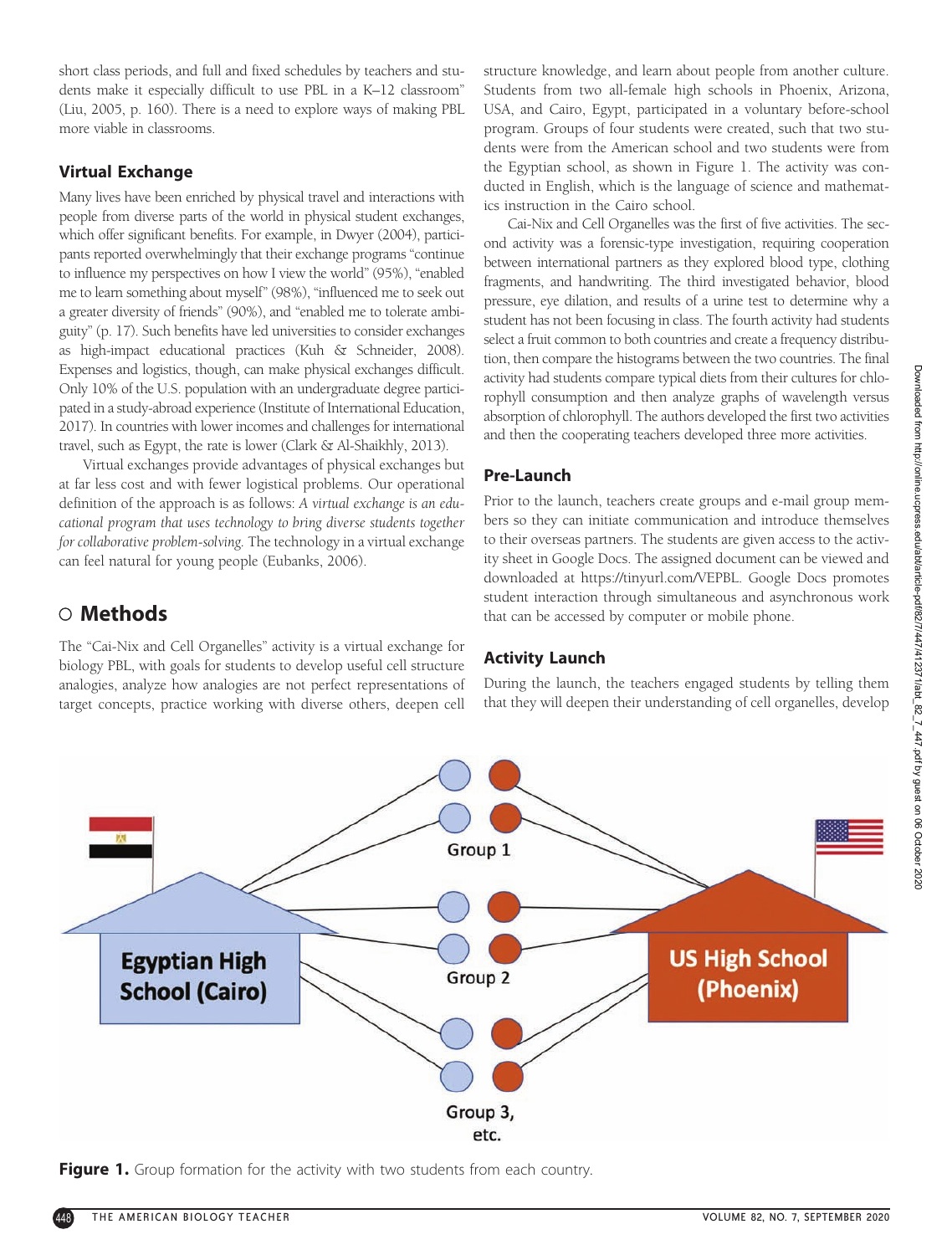the ability to create their own analogies, and learn about the homes of their international partners. Teachers prompt students to open their assigned activity sheet in Google Docs and type their names in spaces that have a school abbreviation and student number. To distribute the work and communicate in the shared document, these codes are placed by prompts and questions indicating which student should type the response.

The Egyptian school launched first (Figure 2), and the U.S. school launched later the same day. In the morning, there was excitement as the teacher described the goals of the activity, which were reinforced in the activity document as follows:

Cells are the basic building blocks of life. An analogy is a common way to learn about cell structures and organelles. Analogies that compare and contrast cell structures and organelles to other more familiar things, such as a factory or a school, are common. This activity is about building a similar analogy. However, there is a twist. The analogy should compare a Cairo-Phoenix (Cai-Nix) home and a cell.

With the objective established, the procedure was described:

First, have a discussion about your homes. Try to understand how Phoenix and Cairo homes are similar and different. Then create a description of a combined Cai-Nix home. Next, build your analogy. Your analogy should be for a minimum of seven organelles or cellular structures. For each organelle/structure, state the analogy in the Cai-Nix home and explain why your group chose this part of the home as being analogous to the organelle/structure.

#### Student Work on the Activity

After the launch, students worked on the shared-activity document and communicated in their preferred modes, including WhatsApp, e-mail, and Instagram. We encouraged the first meeting to be synchronous. After the first meeting, most communication was asynchronous, due to time zone differences. Students followed the instructions in the activity sheet and asked each other questions about their homes.

After the initial sharing, a Cairo student is asked to write what a Phoenix home is like and a Phoenix student is prompted to describe a Cairo home. Students work together to create an imagined Cai-Nix combined home. They use this to develop and present their analogy. Afterward, students reflect on their analogy and describe areas where it is weakest. Teachers and the authors tracked student progress by tracking the progress on the shared documents and provided feedback and encouragement when necessary.

#### Debrief

Debrief sessions were held at each school. The teacher prompted groups to share the analogies developed, discuss challenges they had in completing the activity, explain the role of analogies in science, and describe what they learned about their international partners.

## ○ Results

The firsthand examination of the students' Google Docs sheets provided key insights, as did a survey containing an open-ended survey about student perspectives on the activity. It also contained one multiple-choice item and one free-response item used to help evaluate biological learning. Interviews also provided student perspectives on the activity.

### Analogy Construction

Before constructing an analogy, students were asked to share information about their homes. They tended to see more similarities than differences between Cairo and Phoenix homes. Common

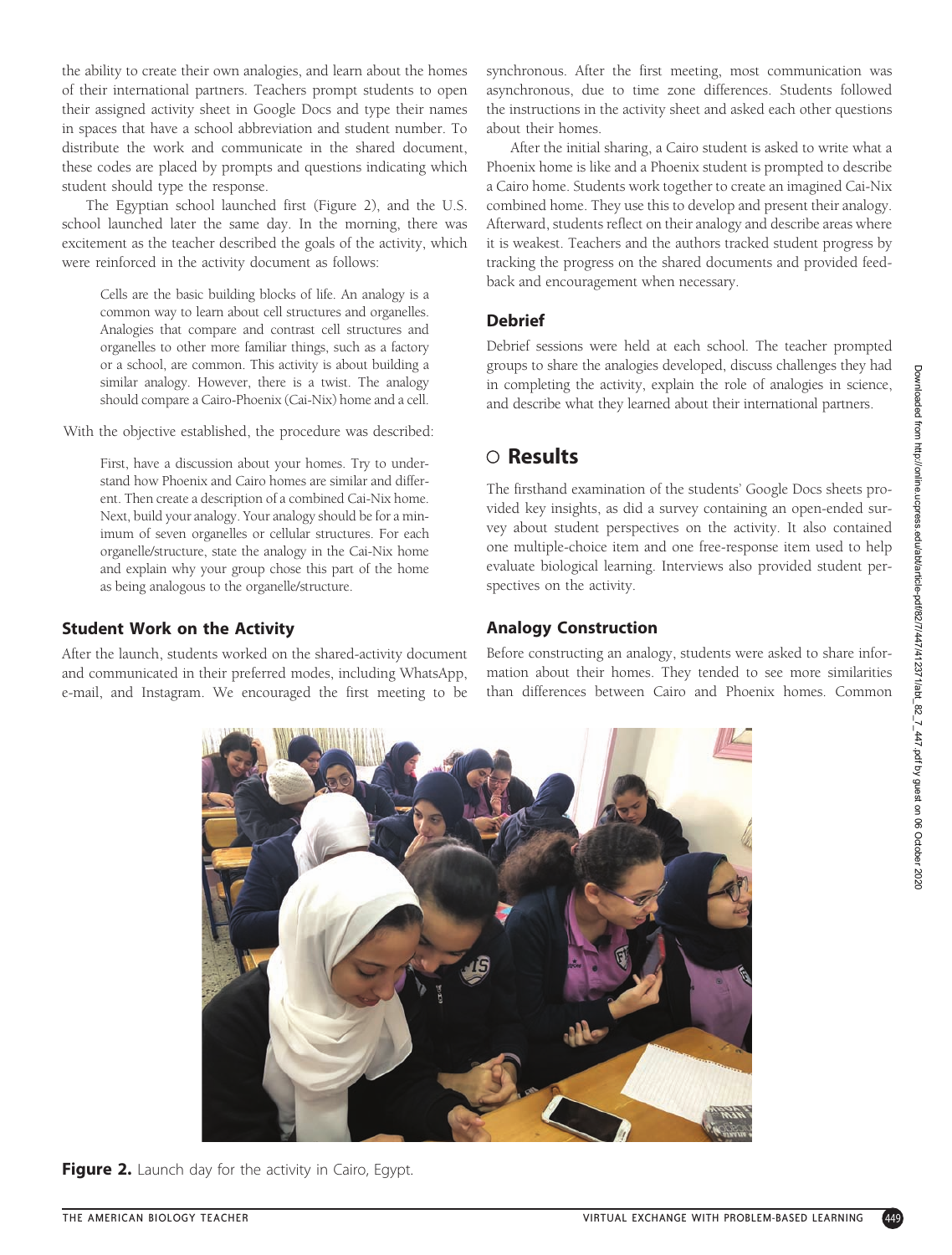analogies developed, including the walls of the home being like cell membranes; drawers, closets, pantries, and refrigerators being similar to the vacuoles of a cell; trash cans as analogs for lysosomes; and parents as akin to the nucleus. Several groups saw the cytoplasm as like the floors of the house, whereas other groups saw cytoplasm as like the air in the house. Evidencing critical thinking, the students explained why they selected these analogies for the target concepts. The work suggested that the students had achieved the goals of developing useful cell structure analogies and deepening their cell structure knowledge.

The analysis showed many instances of the process leading to creative, useful analogies, such as the three analogies below:

The microfilaments in the cell membrane are the planks of wood that make up the inside of the walls because they provide structural support.

A centriole has a few commonalities with a clothing rack, the centriole organizes cell division in a cell. In the home, a clothing rack organizes the different sizes of clothes a person may have.

The mitochondria provides [sic] the cell with energy as they break down food and convert it into ATP. The electricity supplies a house with all its energy to perform its daily functions such as heating and air conditioning. Therefore, mitochondria is [sic] like electricity in a house.

#### Examining Where Analogies Break Down

The last section in the activity sheet starts with an important understanding: "No analogy can ever be perfect – the analogue cannot be exactly like the target concept." After building their analogy, groups are asked to explain where their analogies break down. The analysis suggests that most students met the goal of analyzing how analogies are not perfect representations of target concepts. Here are three sample student responses:

The cytoplasm in the cell helps the organelles to move freely and safely around and provides support to the cell. A house floor is like the cytoplasm because the cytoplasm in a cell allows the organelles to move freely and safely just like the floor of a house allows people to move in their house freely. The floor of the house is solid, but the cytoplasm is a liquid material so this difference lets the analogy be weak.

The Mitochondria is [sic] to produce the cellular energy and to maintain the control of the cell cycle, but the power sources and sockets don't do more than distributing the energy from the main source of electricity without generating it nor controlling or affecting other things in [the] home, and that is not precisely similar to the Mitochondria's role which makes the analogy weak here.

Second the nucleus are [sic] not like the sitting room because the Nucleus controls the cell while sitting room doesn't affect the house. Finally the vacules [sic] are not exactly like the refrigerator as the vacules [sic] also store wastes not only water and nutrients.

#### Student Perspectives

After the activity, 16 U.S. and 25 Egyptian students completed assessment questions. The responses were assessed on a Likert scale

ranging from Strongly Agree (5) to Strongly Disagree (1). The items, percentage of agreement (both strongly agree and agree), means, and standard deviations across groups are as follows: "I enjoyed the activity" (U.S.: 81%, 4.25, 0.93; Egypt: 84%, 4.16, 0.80); "The activity was a good opportunity to practice working with others" (U.S.: 88%, 4.44, 0.73; Egypt: 88%, 4.28, 0.89); and "I learned from the activity" (U.S.: 75%, 4.13, 0.96; Egypt: 96%, 4.68, 0.56).

High percentages of agreement and high mean scores on all three items suggest that students had very positive feelings about the activity. There were no significant differences between the two groups for the first two items, but there was a significant difference on the third item, "I learned from the activity"  $(F_{1, 39} = 5.531,$  $P = 0.024$ ). These results suggest that the Egyptian students had a significantly stronger feeling that they learned from the activity than the U.S. students.

## Evidence of Learning

Evaluation of the rich student analogies revealed deep understandings of cell structures and suggested that students worked well together. Two post-activity questions on the survey assisted in evaluating learning. The first asked students to name five organelles, with one point given for each correct response. The mean score was  $4.95$  (SD = 0.21). Some groups listed more than five organelles, but the maximum score was 5.

The second was a multiple-choice question focusing on analogies in science. The question was nuanced and delved into possible alternative conceptions, resulting in 58.5% of the students identifying the correct answer: "An analogy explains a scientific concept by comparing it to a more familiar idea. Analogies are not perfect. They break down at some point." The following two distractor items both had 19.5% of the students selecting them: (a) "An analogy explains a scientific concept by comparing it to a more familiar idea. Analogies are built to be perfect representations of scientific concepts" and (b) "An analogy explains a scientific concept by giving step-by-step descriptions. Analogies go into detail about the concepts they explain." A nonresponse was considered incorrect.

#### Interview Data

Interviewed students expressed positive opinions about their participation. There was evidence that students learned about their international partners. Several students commented on how friendly their partners were. According to one student, "I liked how we worked together and I appreciated knowing new people and new information." An Egyptian girl used the word cute to describe her U.S. partners. While the majority of the U.S. students were Christian and the majority of Egyptian students were Muslim, religion was not mentioned in interviews. In the activity, students also learned how their homes were different, a big difference being that Cairo students lived in apartment-style buildings while U.S. students lived in freestanding homes. A U.S. student wrote, "They all congregate in the kitchen like we do."

# O Discussion

Students seemed to appreciate the simplicity of the Cai-Nix analogy activity as they learned to work with their partners – one from the same school and two from another school, country, and culture.

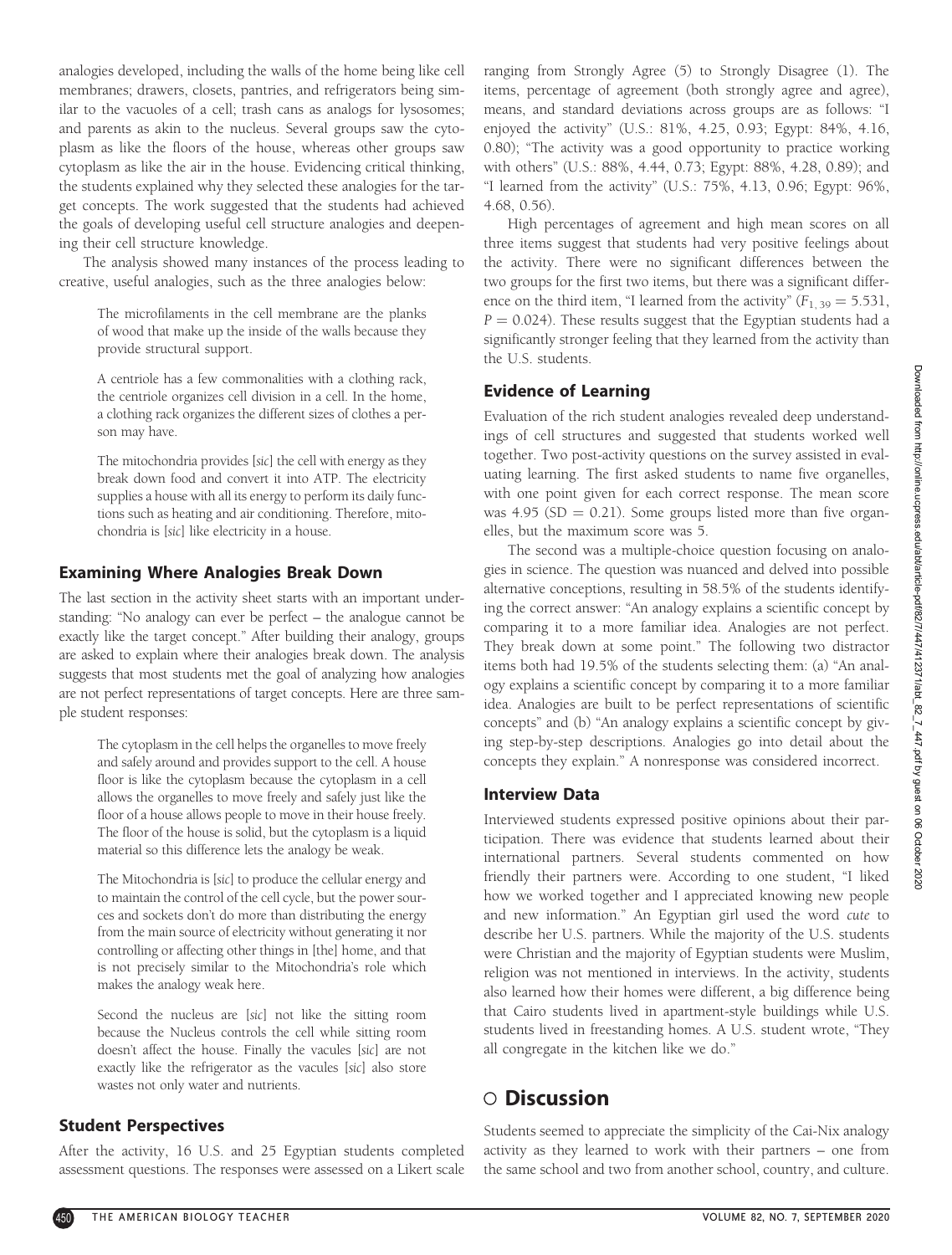A strong majority of students evaluated the activity as beneficial for learning, good practice in working with others, and enjoyable. The interview data also reinforced that students had positive attitudes regarding their participation. Students learned about differences between the two cultures but also realized how similar they are to each other. The data also suggest that students practiced working with diverse others, deepened their cell structure knowledge, developed useful cell structure analogies, and analyzed how analogies are not perfect representations of target concepts.

Analogies have important roles in science (Brown & Salter, 2010; Taylor & Dewsbury, 2018), and helping students construct their own analogies is an important goal. Simple analogies, statements that something is like something else, are the most common in science education (Curtis & Reigeluth, 1984) – such as analogizing an enzyme and substrate to a lock and key. In this activity, all the groups moved beyond the simple analogy, to the enriched analogy phase where they describe the conditions for the likeness.

Analogies have potential to cause misconceptions, which can be reduced if the analogy is analyzed for where it breaks down (Champagne Queloz et al., 2017); for example, enzymes are not rigid like steel locks, and their flexibility aids in their function. According to Gardner (2016), "by asking students to . . . point out where the analogy is not quite accurate (no analogy completely reflects reality), we get students to think more deeply about the scientific principle" (p. 512). In the "Teaching with Analogies" model (Glynn, 2007), as well as other teaching-with-analogies strategies (Brown & Salter, 2010), after an analogy is developed a key step is to reflect where the analogy breaks down. After this activity, only 58.5% of the students correctly answered the nuanced question about analogies, suggesting that the role and nature of analogies may need to be explicitly taught. This could be a topic that needs more attention in high school biology.

Working with diverse others, students exhibited criticalthinking abilities in their explanation of their analogies for cell organelles. Creativity was displayed in the development of novel analogs. Some researchers have suggested that critical thinking, innovation, and creativity are enhanced in a diverse group (Freeman & Huang, 2014; Rock & Grant, 2016). Future research could compare diverse groups to those with greater homophily to see if this is evident in science activities.

A virtual exchange can help students learn to work with different people. Students from large cities in two different countries productively worked together. Other virtual exchange matches can occur when there are differences across or within a country, such as between an urban and a rural school. An international schoolmatching system can be found at the website of the Stevens Initiative [\(https://www.stevensinitiative.org/ways-to-engage](https://www.stevensinitiative.org/ways-to-engage)). Another productive approach to finding a partner school is to ask someone with a connection to a school to provide a virtual introduction.

## $\circ$  Conclusion

The collected data, including our observations of student work, suggest that students were excited to participate in this virtual exchange activity to enhance biology education. They indicated that it was a valuable experience in learning to work with diverse others as they learned biology. PBL in a virtual exchange can be a very positive experience that does not need complicated or expensive

materials and can therefore be replicated to enhance international connections.

# $\circ$  Acknowledgments

This project is funded in part by the U.S. State Department's Stevens Initiative and the Bezos Family Foundation. We thank Nicole Mabante, Camille King, and students of Xavier College Preparatory, as well as Ahmed Hussein, Abeer Hamdy, and students of Al Farouk Islamic School, Heliopolis for their enthusiastic participation.

## References

- Abdelkhalek, N., Hussein, A., Gibbs, T. & Hamdy, H. (2010). Using teambased learning to prepare medical students for future problem-based learning. Medical Teacher, 32, 123–129.
- Adams, J. (2013). The fourth age of research. Nature, 497, 557–560.
- Adams, J., Gurney, K.A. & Marshall, S. (2007). Profiling citation impact: a new methodology. Scientometrics, 72, 325–344.
- Berry, C.M. (2017). A technique for inspiring scientific inquiry using a creative scenario. American Biology Teacher, 79, 671–677.
- BouJaoude, S. (2012). Modern developments in science education. In Encyclopedia of Life Support Systems. Oxford, UK: UNESCO/EOLSS Publishers.
- Bridges, E.M. & Hallinger, P. (1995). Implementing Problem-Based Learning in Leadership Development. Eugene: University of Oregon, Educational Resources Information Center, Clearinghouse on Educational Management.
- Brown, S., Garnjost, P. & Heilmann, S. (2013). Problem-based learning: leadership development program in a multi-national company. Journal of Executive Education, 10(1).
- Brown, S. & Salter S. (2010). Analogies in science and science teaching. Advances in Physiology Education, 34, 167–169.
- Champagne Queloz, A., Klymkowsky, M.W., Stern, E., Hafen, E. & Köhler, K. (2017). Diagnostic of students' misconceptions using the Biological Concepts Instrument (BCI): a method for conducting an educational needs assessment. PLoS ONE, 12, e0176906.
- Clark, N. & Al-Shaikhly, S. (2013). Education in Egypt. World Education News and Review. [https://wenr.wes.org/2013/11/education-in-egypt.](https://wenr.wes.org/2013/11/education-in-egypt)
- Curtis, R.V. & Reigeluth, C.M. (1984). The use of analogies in written text. Instructional Science, 13, 99–117.
- Dole, S., Bloom, L. & Kowalske, K. (2016). Transforming pedagogy: changing perspectives from teacher-centered to learner-centered. Interdisciplinary Journal of Problem-Based Learning, 10(1).
- Dwyer, M. (2004). Charting the impact of studying abroad. International Education, Winter, 14–20.
- Eubanks, S. (2006). Millennials themes in current literature. Prepared for Azusa Pacific University. [http://docplayer.net/39585223-Millennials](http://docplayer.net/39585223-Millennials-themes-in-current-literature.html)[themes-in-current-literature.html](http://docplayer.net/39585223-Millennials-themes-in-current-literature.html).
- Freeman, R.B. & Huang, W. (2014). Collaborating with people like me: ethnic co-authorship within the US. NBER Working Paper Series. Cambridge, MA: National Bureau of Economic Research.
- Gardner, R.D. (2016). Teaching biology with extended analogies. American Biology Teacher, 78, 512–514.
- Glynn, S. (2007). The teaching-with-analogies model: build conceptual bridges with mental models. Science and Children, 44(8), 52–55.
- Hmelo-Silver, C.E. (2004). Problem-based learning: what and how do students learn? Educational Psychology Review, 16, 235–266.
- Institute of International Education (2017). Open Doors 2017 fast facts. [https://www.iie.org/Research-and-Insights/Open-Doors.](https://www.iie.org/Research-and-Insights/Open-Doors)